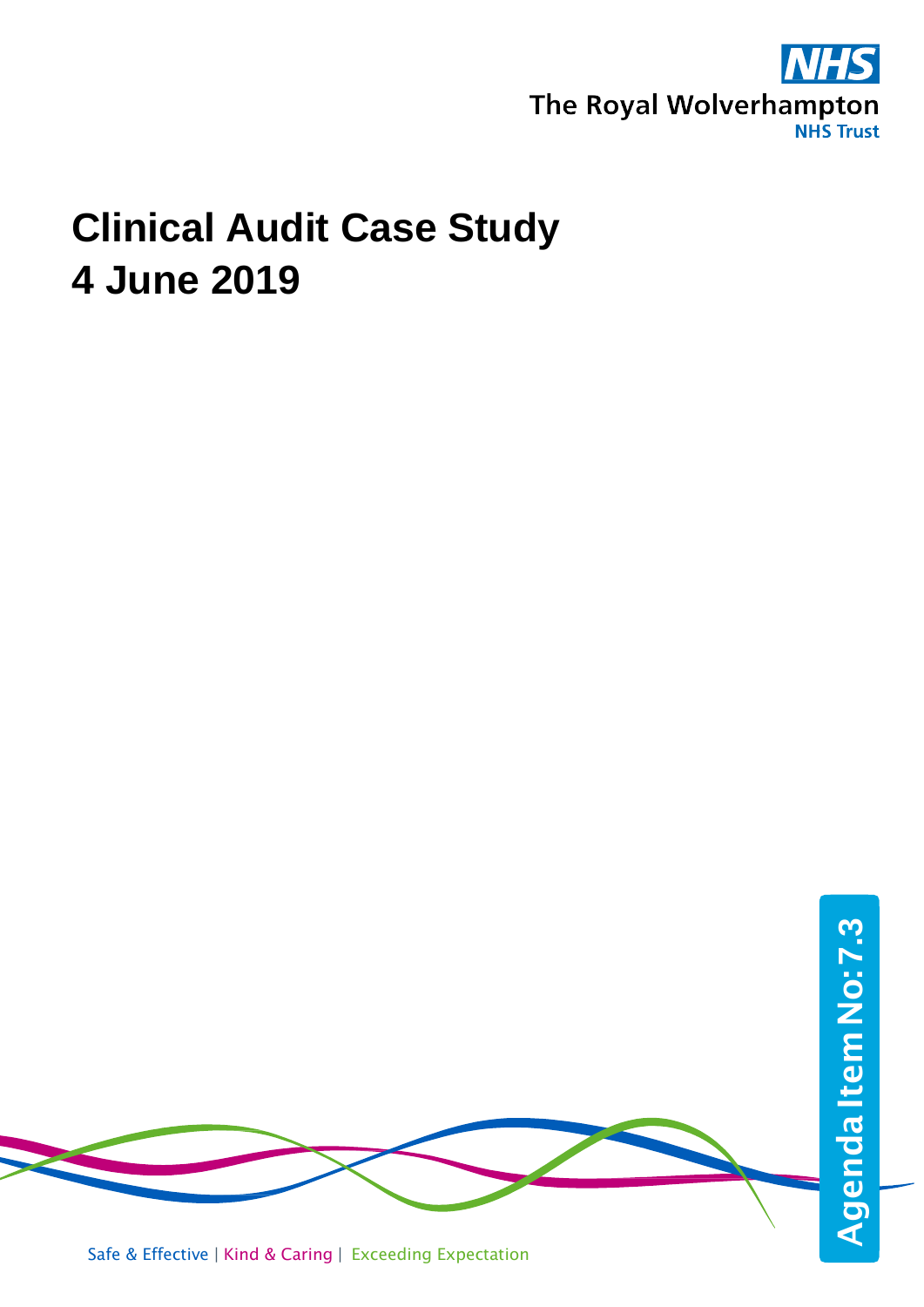## VTE Prophylaxis in Acute Surgical Patients

Amaar Aamery Charlotte Thomas Mr Deepak SINGH-RANGER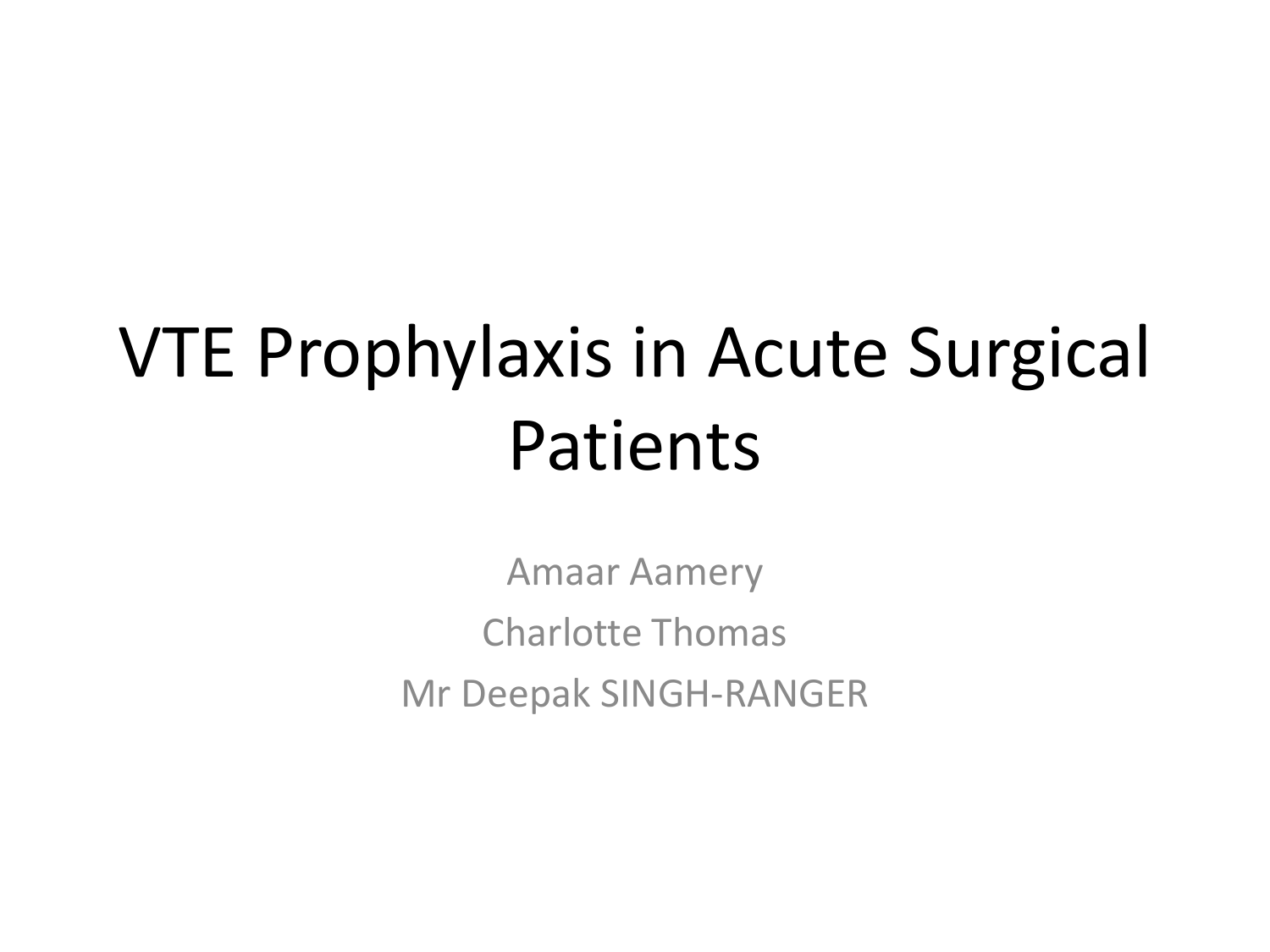## Introduction

- Venous thromboembolism (VTE) is a condition in which blood clots form (most often) in the deep veins of the leg (known as deep vein thrombosis, DVT) and can travel in the circulation and lodge in the lungs (known as pulmonary embolism, PE). Together, DVT and PE are known as VTE – a dangerous and potentially deadly medical condition
- The Trust local guidelines is (CP58) are derived from NICE guidelines for VTE prophylaxis (CG 92) ((Venous thromboembolism: reducing the risk for patients in hospital)).
- VTE prophylaxis include both mechanical and chemical depending on the patient risk factors and his clinical condition.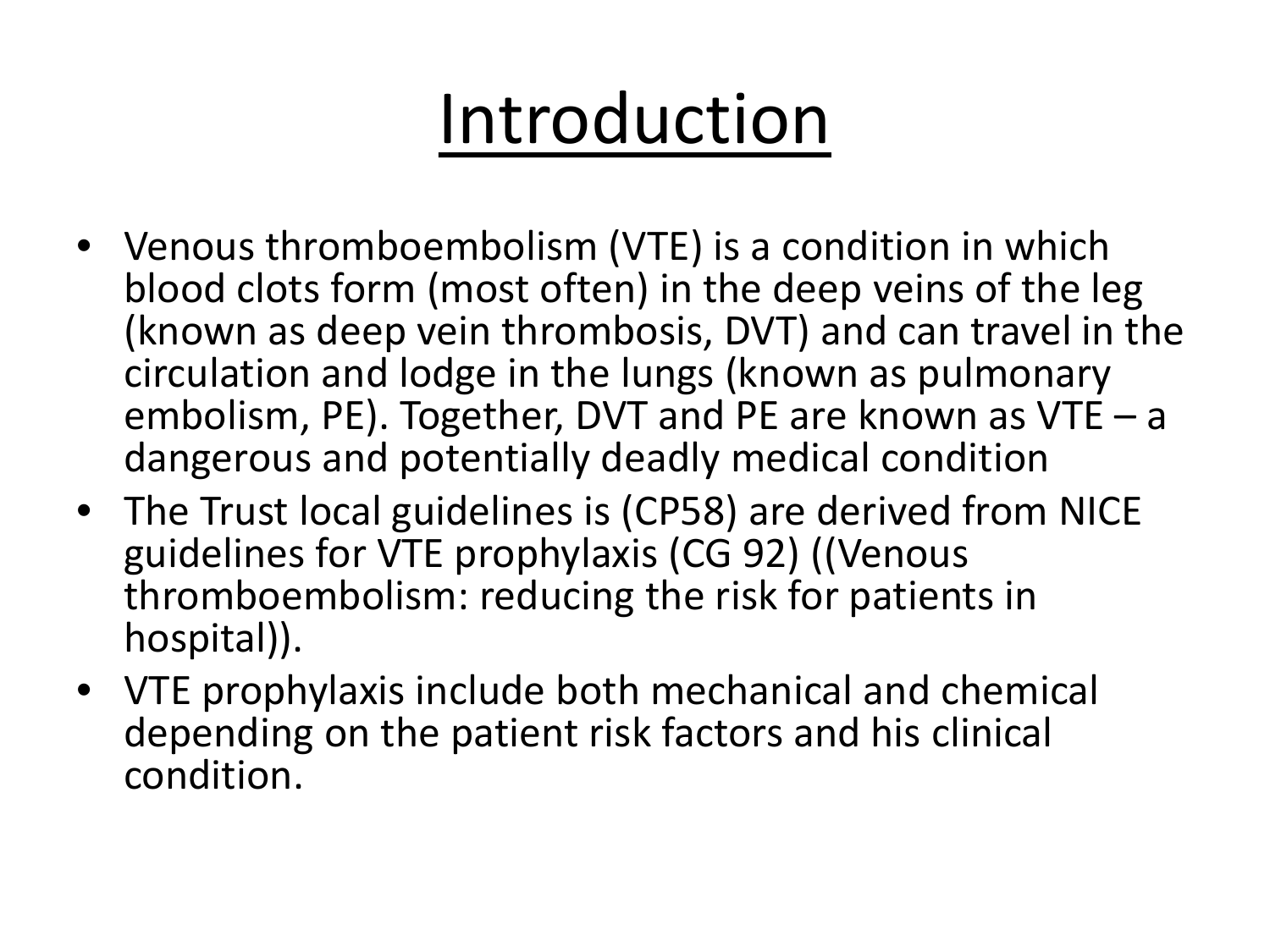# Method

- Patient admitted acutely into the SEU from 13 Aug to 19 Aug/2018 included in the audit
- Data collected from the patients notes, clinical web portal, Vital PAC and patients questioning.
- The data included :
- 1. Gender & Wt.
- 2. patient counselling( verbal & leaflet).
- 3. 1st VTE assessment, 2<sup>nd</sup> VTE assessment timing.
- 4. Clexane prescription and dose.
- 5. TEDS application and timing.
- All result compared to the results form the  $1<sup>st</sup>$  cycle of the audit, conducted Nov 2017.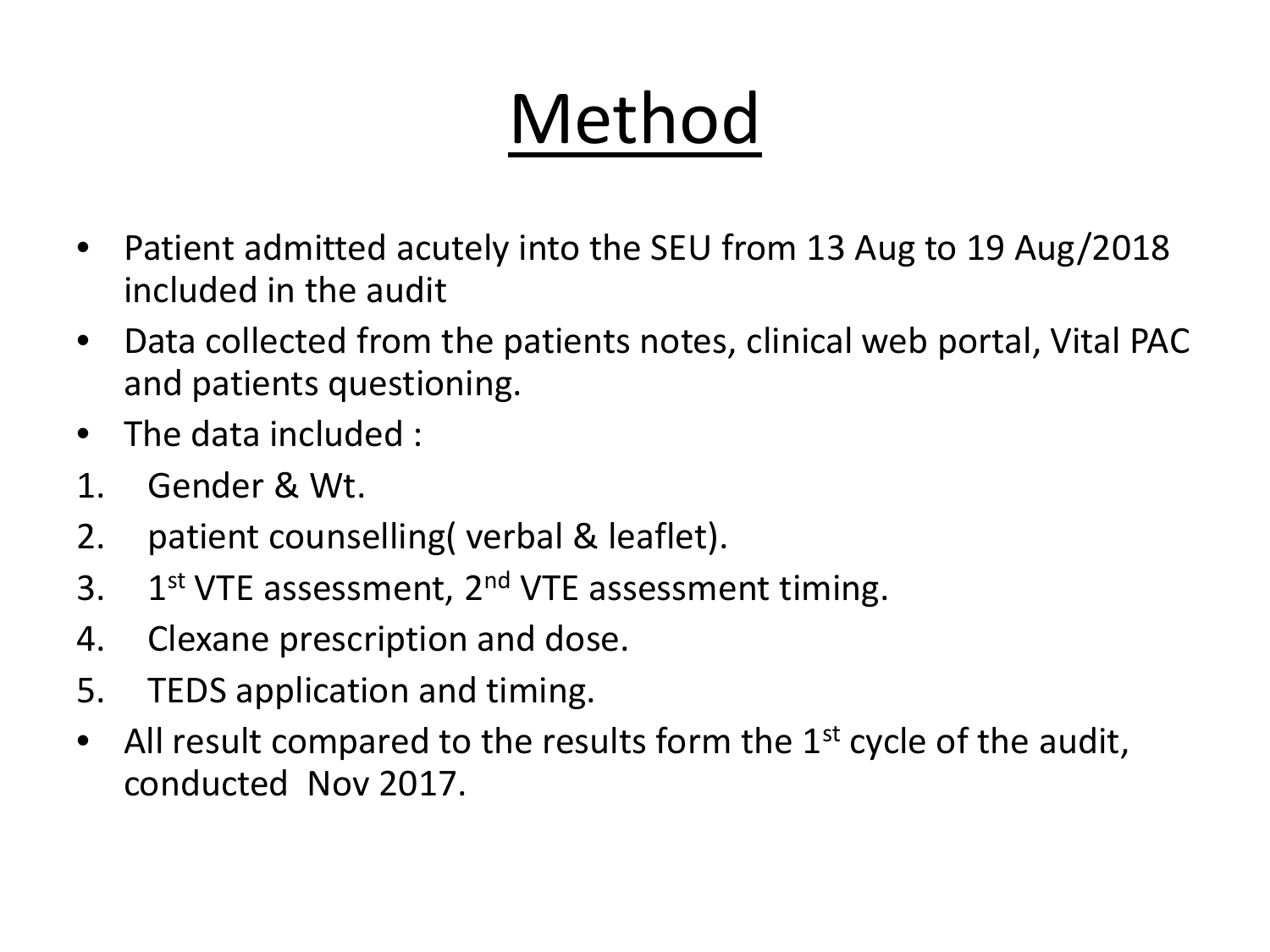## Results

- 40 patients who have been admitted to SEU---between 13 Aug- 19 Aug/2018.
- 23 males and 17 females
- 31 patients were informed about the VTE importance( 1 only written), 6 were not counselled, 2 confused and 1 dementia.



### **Gender n=43**



### **Patient Counselling**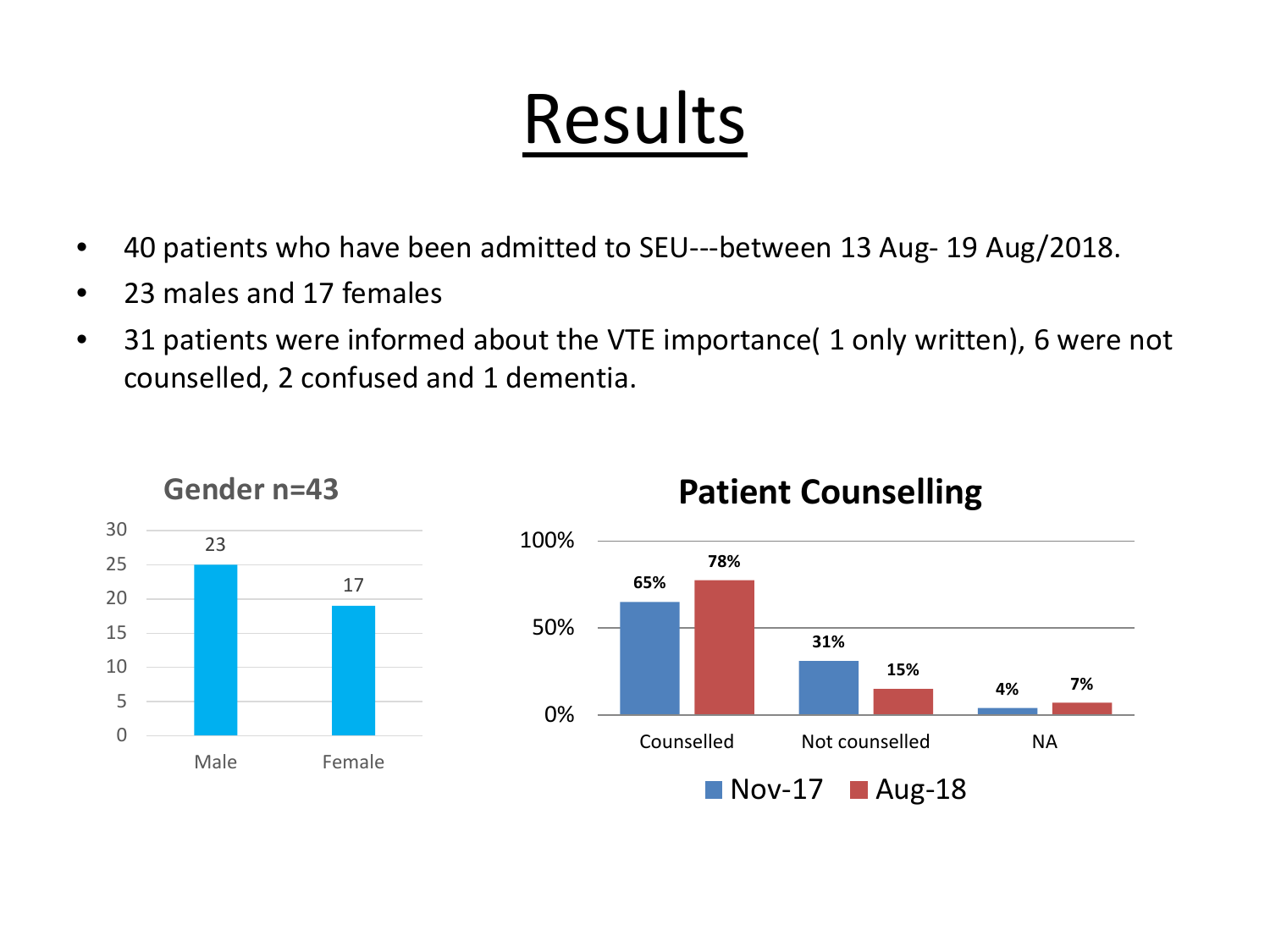### VTE Assessment

- 25 patients had their  $1^{st}$  VTEs done<4 hrs, 15 had them>4 hrs.
- 29 patient had their  $2^{nd}$  VTEs < 24hr, 11 had their >24hrs.



**1st VTE assessment**

#### **Nov-17 Aug-18**



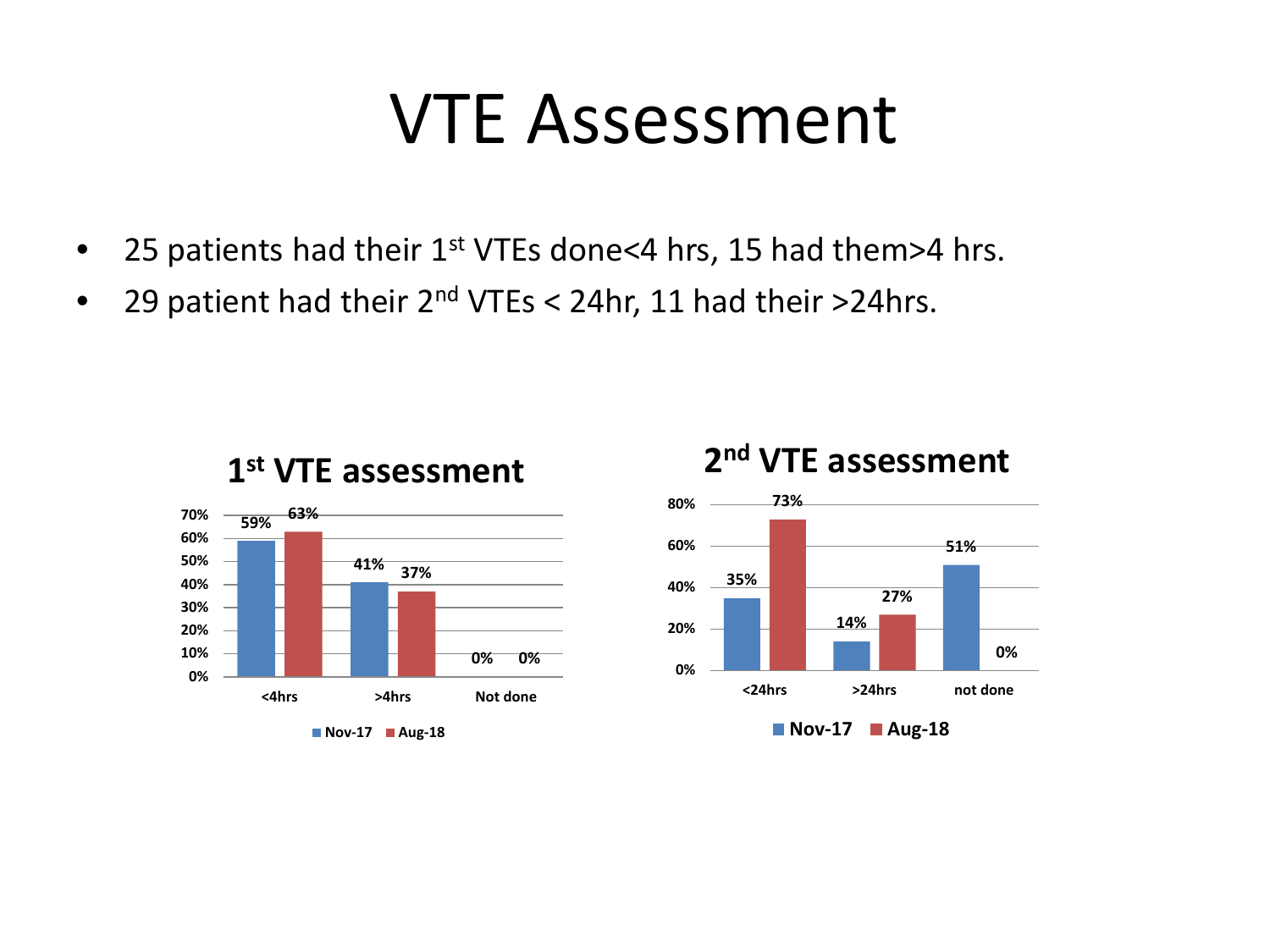## Clexane Prescription

- 36 patients had Clexane prescribed, 4 didn't(2 due to bleeding, one on Rivaroxaban and one with low plt).
- In 35 patients Clexane dose was correct as per body Wt, 1 had underdose.(116kg—40 mg OD)



### **Clexane prescription**





### **Clexane dose n=36**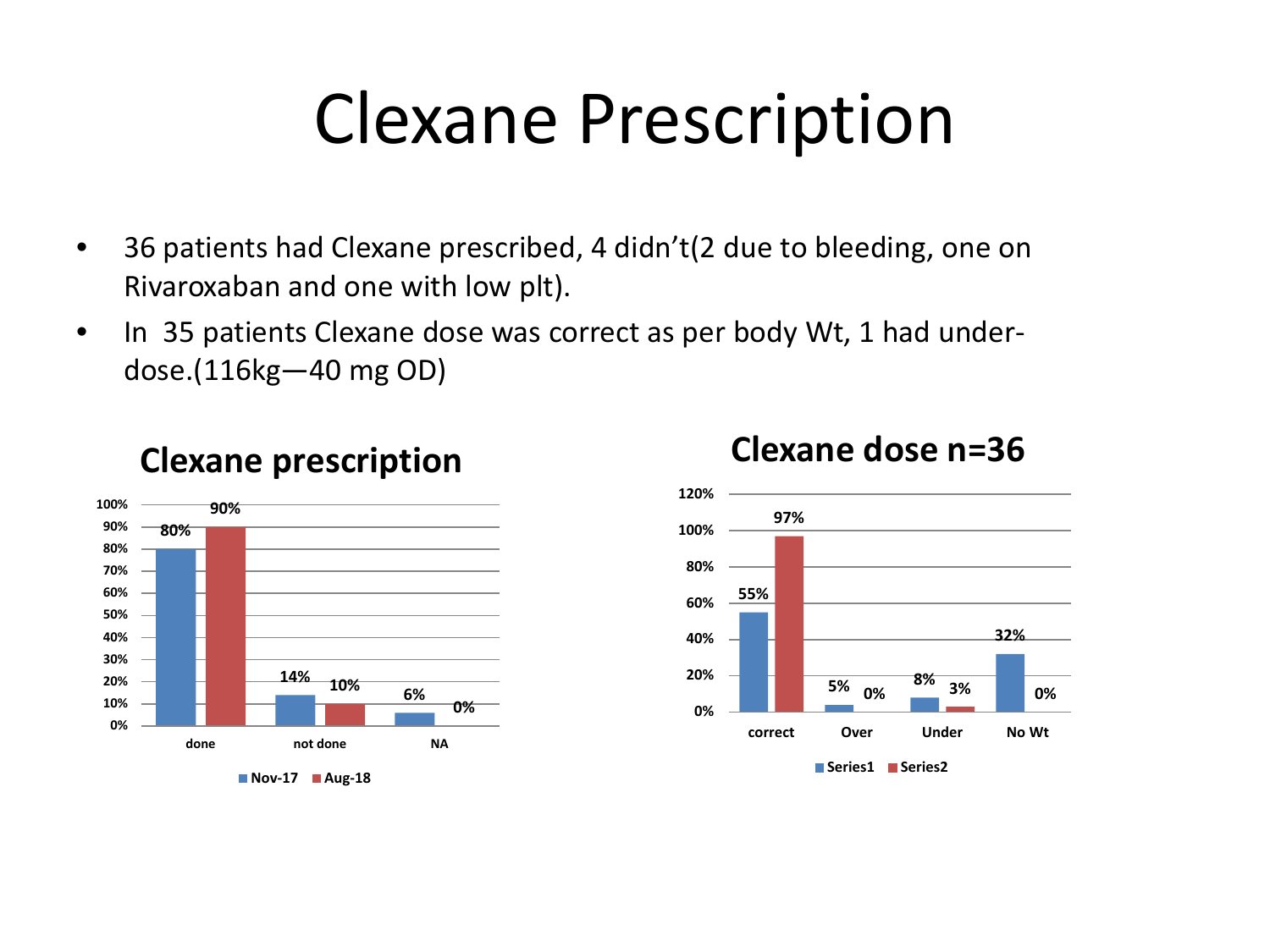### TEDs application

- 40 patients had their TEDs applied for them.
- 19 patients had them within 4 hrs, 21 after 4 hrs.







### **TEDs Timing**

**Nov-17 Aug-18**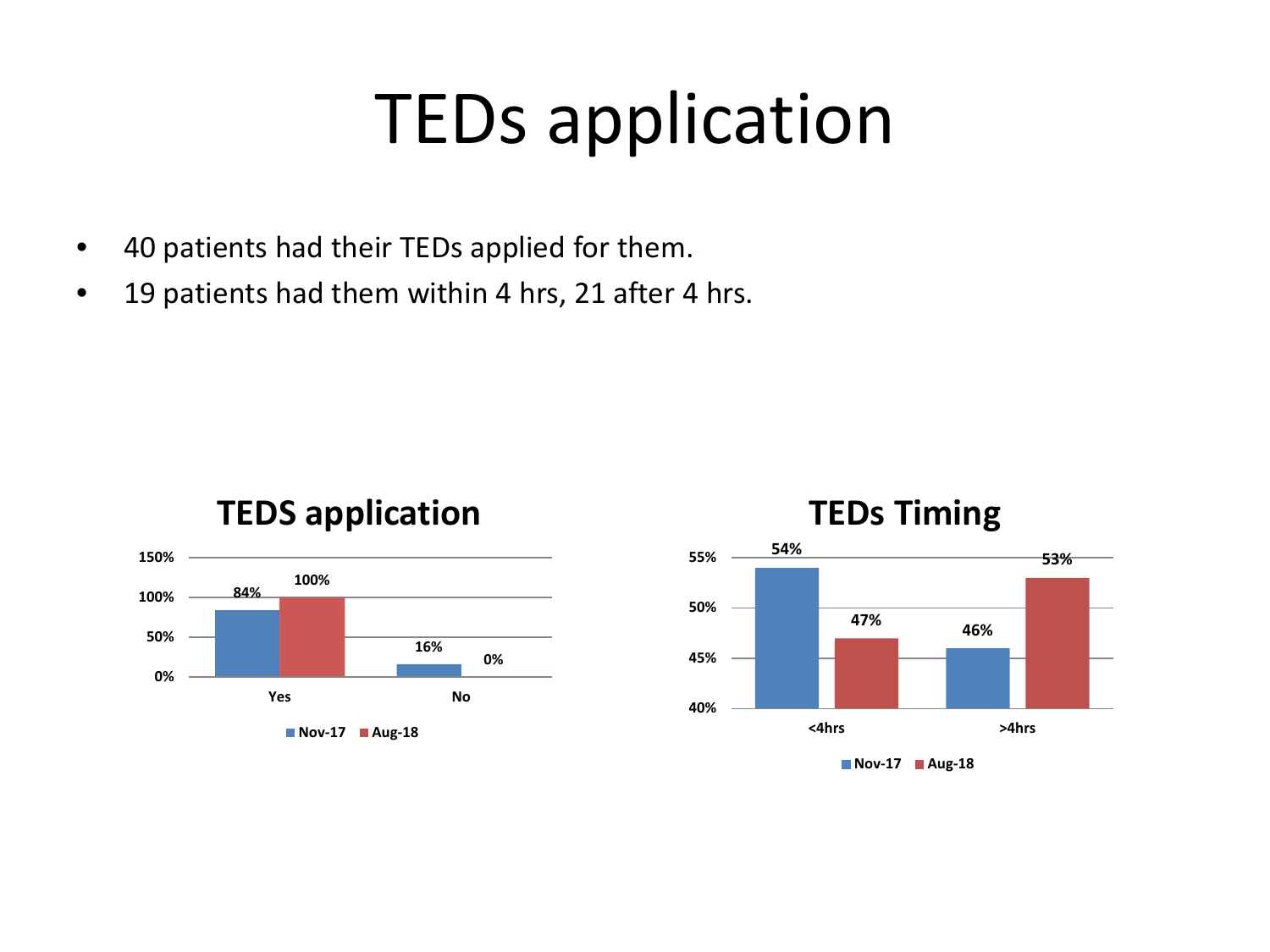### Overall Adherence

| <b>Parameter</b>                           | <b>Re-audit</b> | <b>Audit</b> | %<br>Improvement | <b>Standard</b> | <b>Traffic light</b> |
|--------------------------------------------|-----------------|--------------|------------------|-----------------|----------------------|
| Patient<br>Counselling                     | 78%             | 68%          | 15%              | 100%            |                      |
| 1 <sup>st</sup> VTE<br>assessment<4hr      | 63%             | 59%          | 7%               | >95%            |                      |
| 2 <sup>nd</sup> VTE<br>assessment<24<br>hr | 73%             | 35%          | 108%             | >95%            |                      |
| Clexane<br>prescription                    | 100%            | 100%         |                  | 100%            |                      |
| <b>Correct Clexane</b><br>dose             | 97%             | 82%          | 18%              | 100%            |                      |
| <b>TEDS</b><br>application                 | 100%            | 100%         |                  | 100%            |                      |
| <b>TEDS</b><br>timing<4hr                  | 47%             | 56%          | $-16%$           | 100%            |                      |